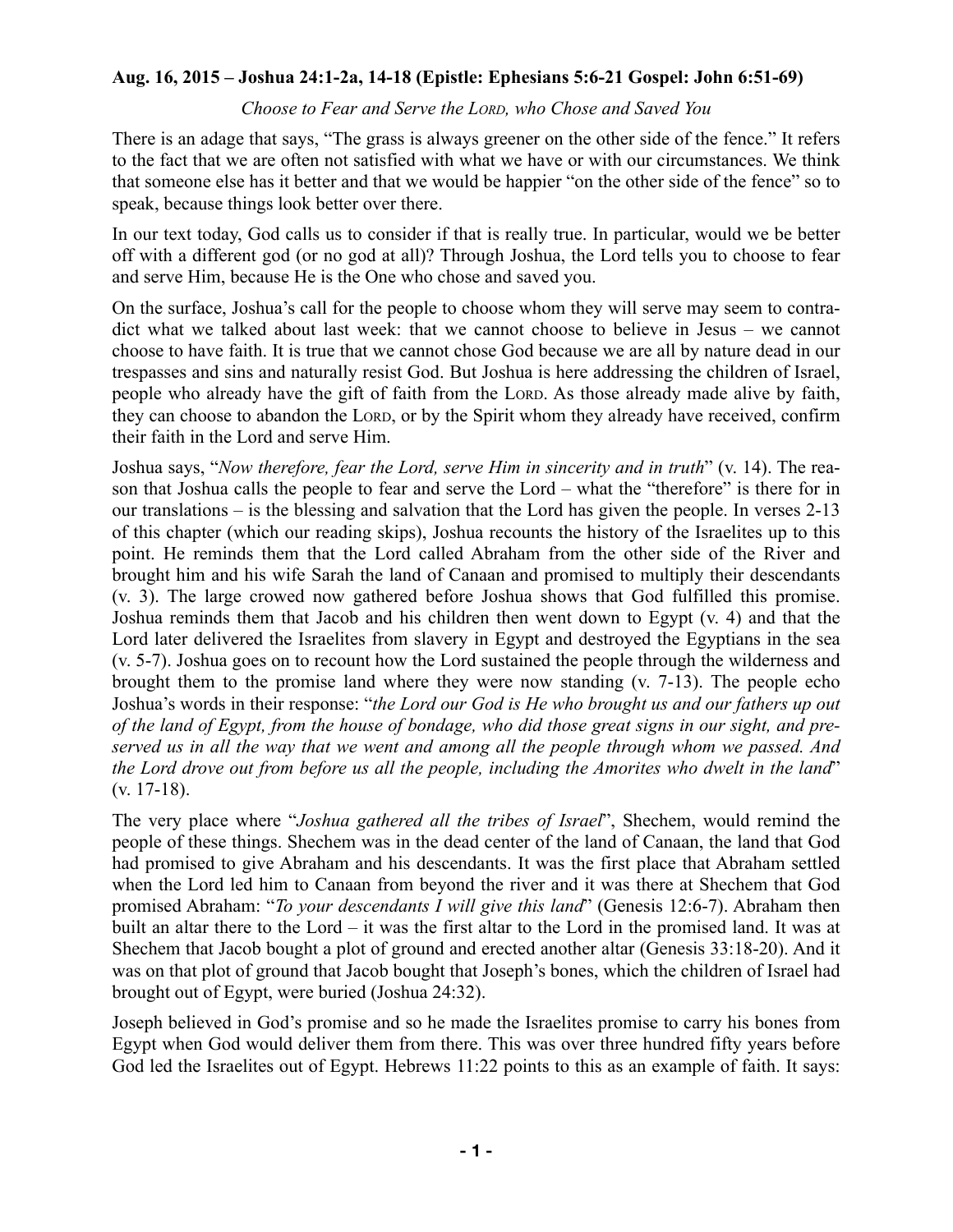"*By faith Joseph, when he was dying, made mention of the departure of the children of Israel, and gave instructions concerning his bones*."

But those who chose the verses for our reading today omitted Joshua's review of these things and the burial of Joseph's bones at the end of the chapter, probably because for us today these things that the Lord did for Israel are not as important as what they point to: the salvation that God has given you by sending His Son Jesus Christ. Jesus perfectly obeyed all of God's commandments in order to fulfill the Law for you. He was put to death on the cross, even though He was sinless and innocent, to pay for the sins of the whole world  $-$  to pay for your sins. And He rose again from the dead to show that He had conquered sin and death.

Instead of physical slavery, Jesus has delivered you from slavery to sin and death. You have been set free from sin (Romans 6:18) and it no longer has control over you (Romans 6:14). Being freed from sin, you no longer need to fear death. "*For the wages of sin is death, but the gift of God is eternal life in Christ Jesus our Lord*" (Romans 6:23).

Just as God guided, protected, and provided for the Israelites as they wandered in the desert for forty years, so God guides, protects and provides for us during this life of seventy, eighty, ninety (or however many) years. This does not mean that the road will always be easy. The Lord tested the Israelites during those forty years in order to strengthen their faith. In the same way the Lord allows us to face difficulties so that we learn to trust Him more and more and grow in our faith.

The Lord led the Israelites to the promised land, and He is leading us to our promised land. It is not an earthy one, however, but an eternal, heavenly inheritance that Jesus Christ is preparing for you (John 14:2-3). It is "*the kingdom prepared for you from the foundation of the world*" (Matthew 25:34). It is not a land flowing with milk and honey (see Exodus 3:8, 17, Leviticus 20:24), but a land in which flows the pure river of the water of life (Revelation 22:1), so that you can enjoy it forever.

Just as God chose the Israelites, so God has chosen you (John 15:16). God did not chose Abraham because he was better than anyone else or because he deserved it. In fact he didn't. As Joshua reminds us here, Abraham and his family – the forefathers of the Israelites – served other gods on the other side of the River (v. 14). They were idol worshippers! It was simply God's gracious (undeserved) choice. In the same way it not anything that we deserve. We have all sinned against God and failed to do all that He commands. Like Abraham and his fathers, we have served other "gods". But God chose us in Christ before the foundation of the world (Ephesians 1:4) by His good pleasure (Ephesians 1:5).

So Joshua says: "*Choose for yourselves this day whom you will serve*" (v. 15). When you consider all that God has done for you: the great salvation He has accomplished for you in Jesus Christ, and the eternal home He has prepared for you, is there really any choice? Is there really any other option? As Peter answered Jesus in our Gospel reading when Jesus asked the twelve if they wanted to leave Him as well: "*Lord, to whom shall we go? You have the words of eternal life. Also we have come to believe and know that You are the Christ, the Son of the living God*" (John 6:68-69).

There is no other God. There is salvation in no one else. "*Therefore, fear the Lord, serve Him in* sincerity and in truth, and put away the gods which your fathers served on the other side of the *River and in Egypt. Serve the Lord!*" (v. 14).

The choice seems easy. You probably have never been tempted to worship another "god" or to bow down before an idol. But the Lord is not talking only about such open idolatry here, but He is also talking about the attitude of our hearts. Later in this speech Joshua tells the people: "*in-*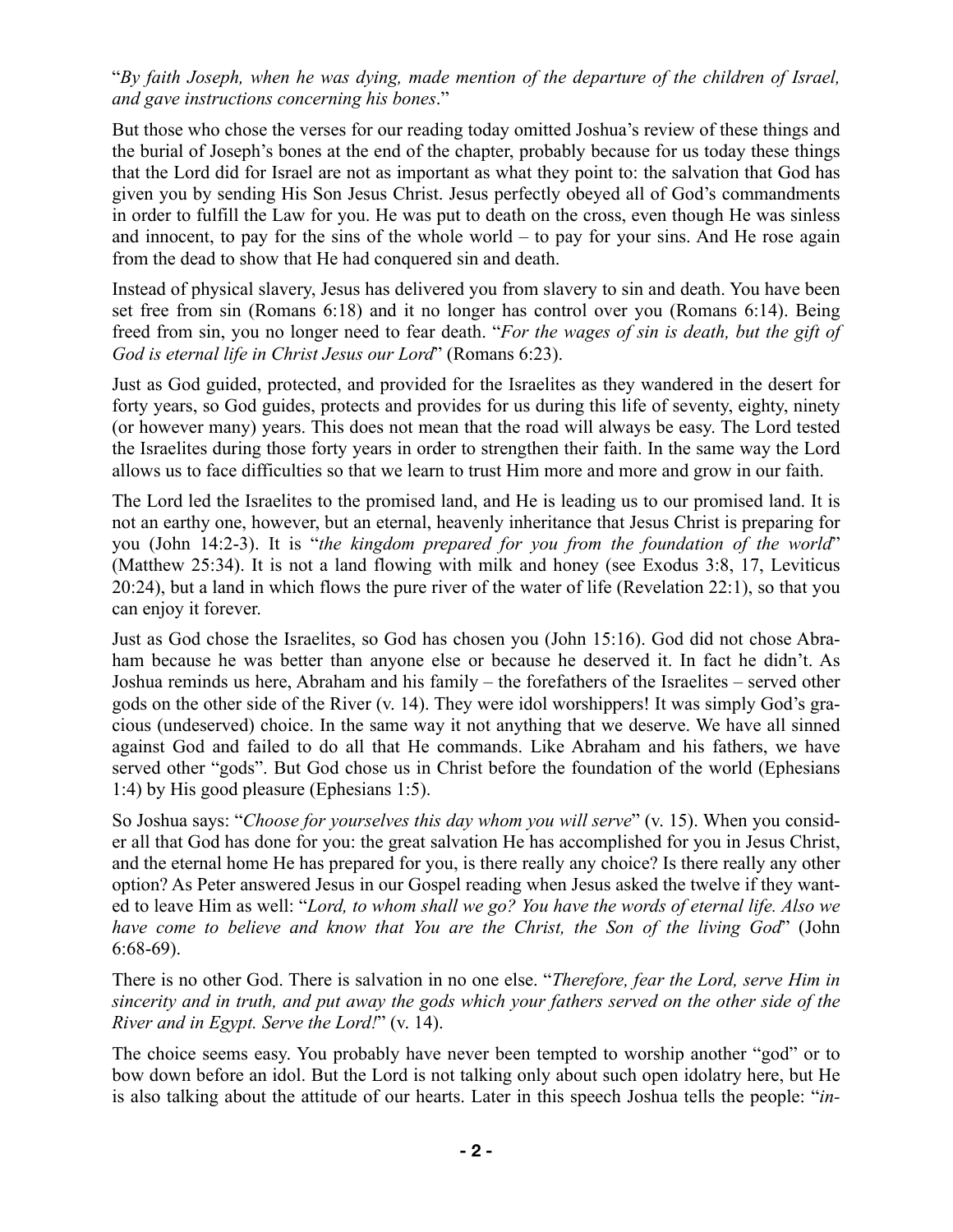*cline your heart to the LORD God of Israel*" (v. 23). The Lord cannot tolerate any rival. Anything we fear, trust or love more than God becomes an idol in our hearts. How often have you loved yourself more than God? How often have you loved yourself more than someone else? If you're like me, too many times to count. We often trust in ourselves and our own resources more than we trust in God. And God calls us to "*serve Him in sincerity and in truth*" (v. 14). That means mere outward actions or lip-service are not enough.

That is why it is good for us to hear these words spoken through Joshua and to be reminded again of the great love that God has demonstrated towards us in that while we were still sinful idolators, God chose us and sent His Son to die for us (Romans 5:8). He redeemed us through the blood of Christ and brought us to saving faith through the good news that we have in the Bible, and He continues to forgive us and lavish on us all His undeserved gifts of grace.

When we consider all that God has done for us, can we do anything other than to pledge ourselves to fear and serve the Lord? Now when the Lord talks about His people "fearing" Him, He does not mean that we should be afraid of Him or live in dread. Psalm 130:4 says (to the Lord): "*But there is forgiveness with You, That You may be feared.*" Forgiveness produces the opposite of dread, so "fear" here does not mean to be afraid. To "fear" God means to stand in awe of Him, to honor Him and give Him our allegiance out of thanks for what He has done. It means to trust, love and worship Him and give Him the glory that He deserves (Psalm 29:2) because of all the great things that He has done.

"Serve" can also be a word we do not like to hear. But it one we cannot avoid in this text as Joshua uses it here seven times, either of serving the Lord or serving a false god (vv. 14-15). To serve the Lord means to worship, trust, love and gratefully obey Him.

The world, our sinful flesh, and the devil all try to convince us that this is something that we do not want to do. Our enemies within and without want us to think that serving the Lord is a burden, as Joshua says here: "*And if it seems evil to you to serve the Lord, choose for yourselves this day whom you will serve*" (v. 15).

The truth is, we really do not have a choice. We always serve someone or something. If we do not serve the Lord, we serve our sinful selves. But God has freed us from slavery to ourselves so that we can serve Him (2 Corinthians 5:15). And serving and obeying God is not burdensome (1 John 5:3). Psalm 100:2 talks about serving the Lord with gladness. It is something we can enjoy doing! It is a joy to serve the Lord because He is faithful. He has kept His promises, and He has saved us. We worship, love, trust and obey Him with glad and thankful hearts because of all that He has done for us.

That does not mean it is always easy to serve the Lord. As I said, the world, the devil and our sinful nature conspire to lead away from serving God. But take comfort in Joshua's well-known words here: "*But as for me and my house, we will serve the Lord*" (v. 15). Because of the Lord's undeserved love, powerful acts of salvation, and faithfulness in fulfilling His promises, Joshua declared that he and his house will serve the Lord, even if they is the only ones who will! As we look around, we may find ourselves in a minority. But may God give us the faith and courage to make the same declaration as Joshua and may God enable us to serve Him as He enabled Joshua.

And may we respond as the Israelites here do: "*Far be it from us that we should forsake the LORD"* (v. 16). For the LORD our God is He who chose us and brought us out of the land of outer darkness, from the house of bondage to sin and death through the death and resurrection of His Son Jesus Christ, and it is He who preserves us in all our days until He brings us to our promised